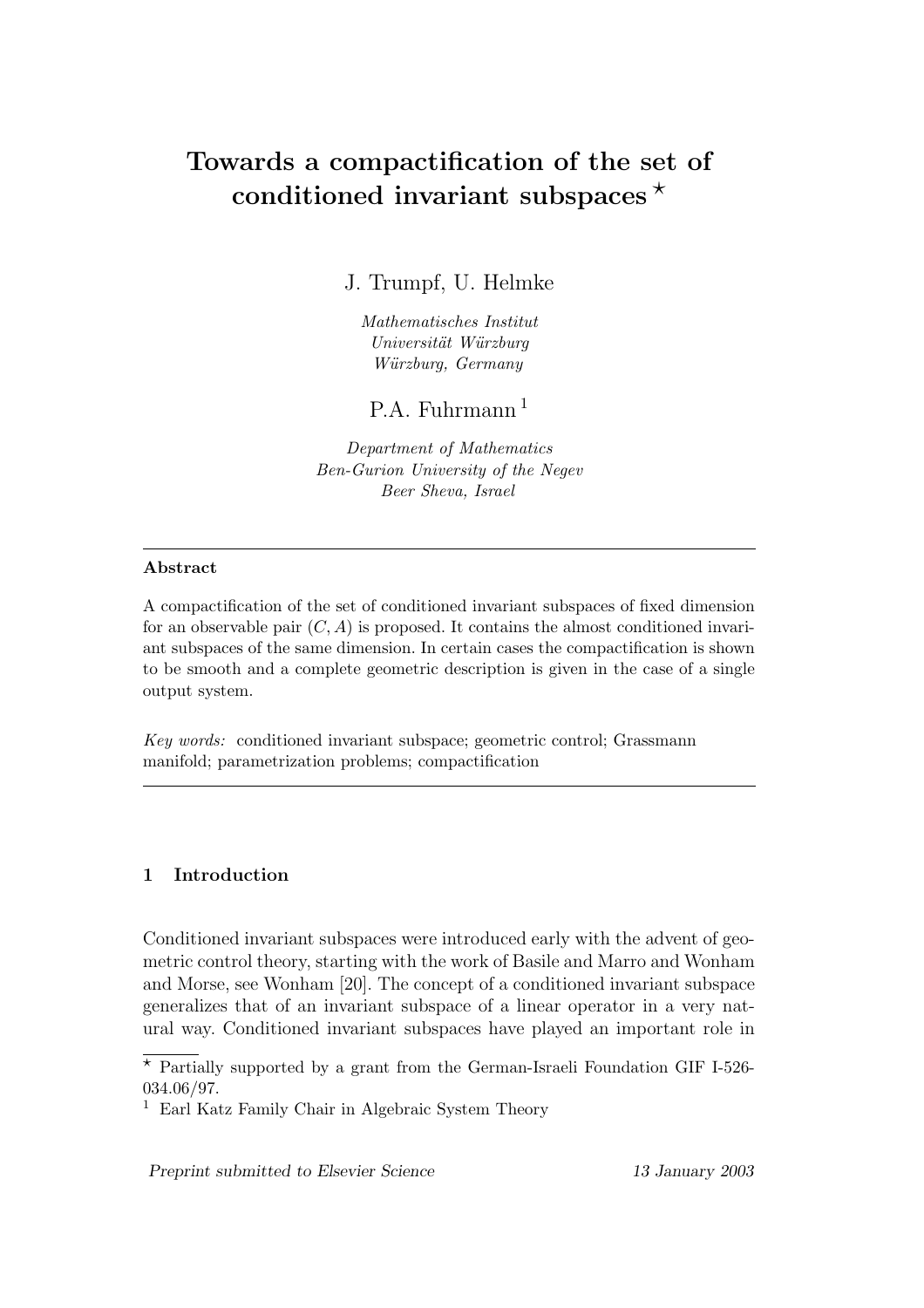various system theoretic problems, most prominently in observer theory. For example, it is well known (see e.g. Willems [18]) that a d-dimensional observer that tracks a linear function of the state exists if and only if the kernel of the function is a conditioned invariant subspace of codimension d. This result shows that the parametrization problems for functional observers and conditioned invariant subspaces of fixed dimension are closely related. Similar to the dual issues in controller design, the task of parametrizing observers of a given dimension is an important, but essentially open, research problem. The goal of this paper is to contribute to the parametrization of observers and conditioned invariant subspaces. Motivated by the above mentioned connection we focus on the parametrization of conditioned invariant subspaces.

The starting point for work in this area is due to Hinrichsen, Münzner and Prätzel-Wolters [9] who developed a module theoretic approach to the parametrization of conditioned invariant subspaces. In this important paper a cell decomposition has been implicitly described via an echelon type canonical form. More recently, Ferrer, Puerta and Puerta [3], Puerta and Helmke [12] and Fuhrmann and Helmke [5; 7] have obtained further results on the parametrization of the set  $\text{Inv}_d(C, A)$  of all d-dimensional conditioned invariant subspaces of a fixed observable pair  $(C, A)$ . In particular, kernel as well as image representations were constructed. The link to observer theory has been strengthened as well. Despite all of this prior work the understanding of the structure of the set of all conditioned invariant subspaces is still incomplete.

An important issue that has not received sufficient attention in the literature is that of compactifying the set of conditioned invariant subspaces. It is easy to see that the set  $\text{Inv}_d(C, A)$  is never compact and therefore there exist sequences of conditioned invariant subspaces without a limit point in  $\text{Inv}_d(C, A)$ . Such problems arise in e.g. high gain observer design and the question emerges whether or not one can describe explicitely the set of subspaces that occur as limit points of sequences of conditioned invariant subspaces. Moreover, a system theoretic interpretation of the boundary points of  $\text{Inv}_d(C, A)$  is desirable, too. The construction of compactifications of linear systems plays an important role in e.g. the solution of pole placement problems, see Byrnes [2] or Rosenthal [13], but are useful also for analysing the convergence behavior of numerical algorithms for controller design. The same remark holds true for the dual problem of observer design and provides motivation for studying compactifications of conditioned invariant subspaces. However these applications require a deeper investigation of the topology of the compactification and are beyond the scope of this paper.

In the present paper we propose a compactification  $\mathcal{C}_d(C, A)$  of  $\text{Inv}_d(C, A)$  and study its geometric properties. A first attempt at obtaining a compactification might be to extend the set by including all almost conditioned invariant subspaces, objects introduced in a series of papers by Willems [16; 17; 18].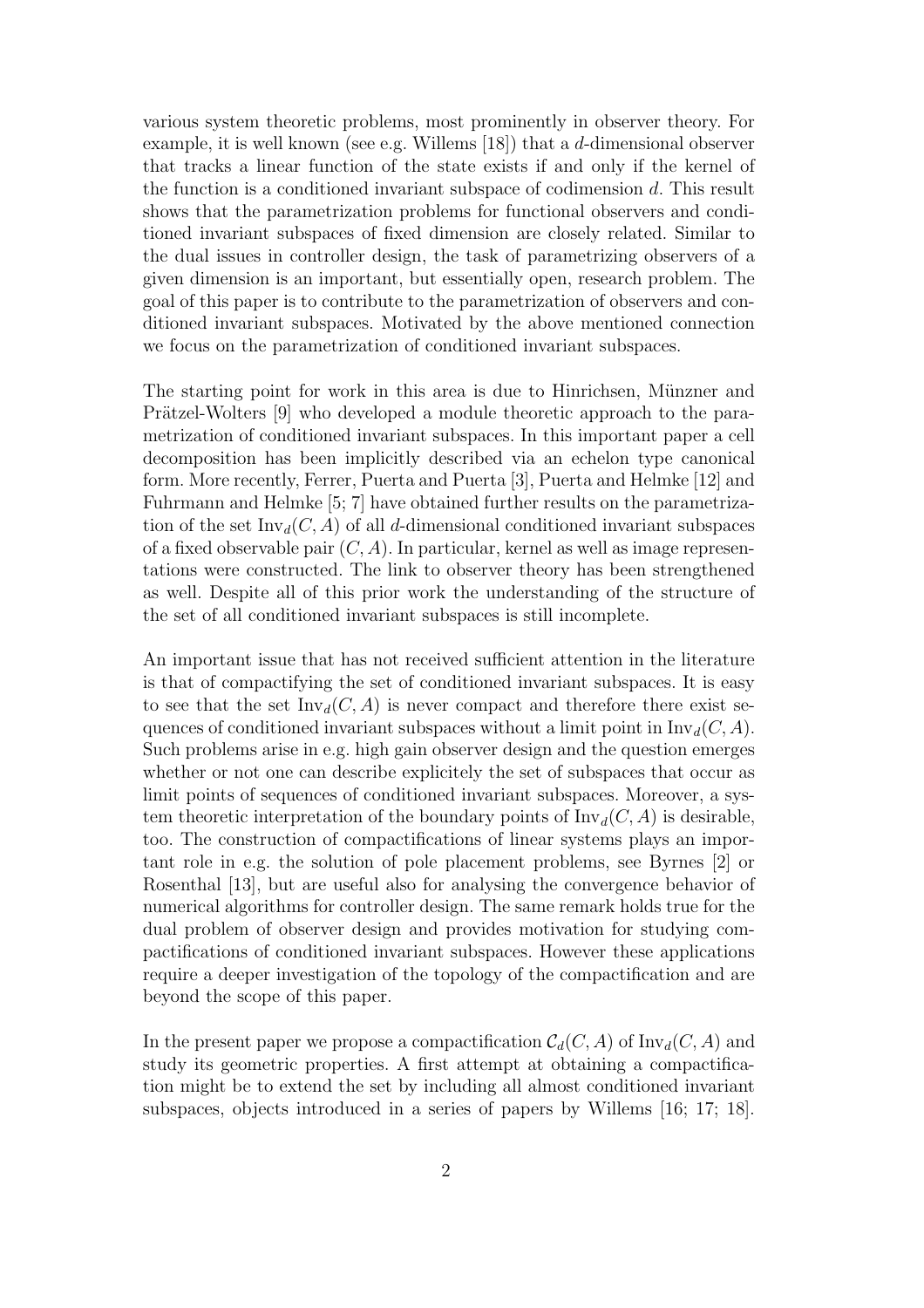An example due to Ozveren, Verghese and Willsky [11] however shows that this attempt fails by constructing a subspace in the closure of all conditioned invariant subspaces which is not almost conditioned invariant. The compactification we propose is therefore constructed in a different way and depends on an explicit embedding of the set of tight conditioned invariant subspaces in a product of Grassmannians. If the number of system outputs is greater or equal than the subspace dimension then the compactification  $\mathcal{C}_d(C, A)$  turns out to be the full Grassmann manifold. For generic observability indices of  $(C, A)$  and large subspace dimensions the proposed compactification  $\mathcal{C}_d(C, A)$ is shown to be smooth. Moreover, in the single output case it carries the structure of a projective space. In other cases the geometry is considerably more complicated and not yet fully understood.

A different angle to approach this problem is by using and extending polynomial methods that proved to be effective in earlier work. The key to the work of Hinrichsen, Münzner and Prätzel-Wolters [9] as well as that of Fuhrmann and Helmke [5; 7] is a description of a conditioned invariant subspace as the intersection of a polynomial model with a module over the ring of polynomials derived in Fuhrmann [4]. There is evidence to the possibility that the subspaces appearing in the compactification may have an analogous description.

### 2 Preliminaries

We consider a fixed observable pair  $(C, A) \in \mathcal{F}^{p \times n} \times \mathcal{F}^{n \times n}$   $(\mathcal{F} = \mathbb{R}, \mathbb{C})$  in dual Brunovsky canonical form with observability indices  $\mu_1 \geq \cdots \geq \mu_p \geq 1$ , which implies that C has full row rank p. Then  $\mu_1 + \cdots + \mu_p = n$  and  $(C, A)$  is of the form



The following definitions are standard in geometric control.

**Definition 1** A linear subspace  $V \subset \mathcal{F}^n$  is called  $(C, A)$ -invariant if there exists an output injection  $J \in \mathcal{F}^{n \times p}$  such that  $(A - JC)\mathcal{V} \subset \mathcal{V}$ . Such a J is called a friend of V. An equivalent condition is  $A(V \cap \text{Ker } C) \subset V$ . Let  $Inv_d(C, A)$  denote the set of all d-dimensional  $(C, A)$ -invariant subspaces.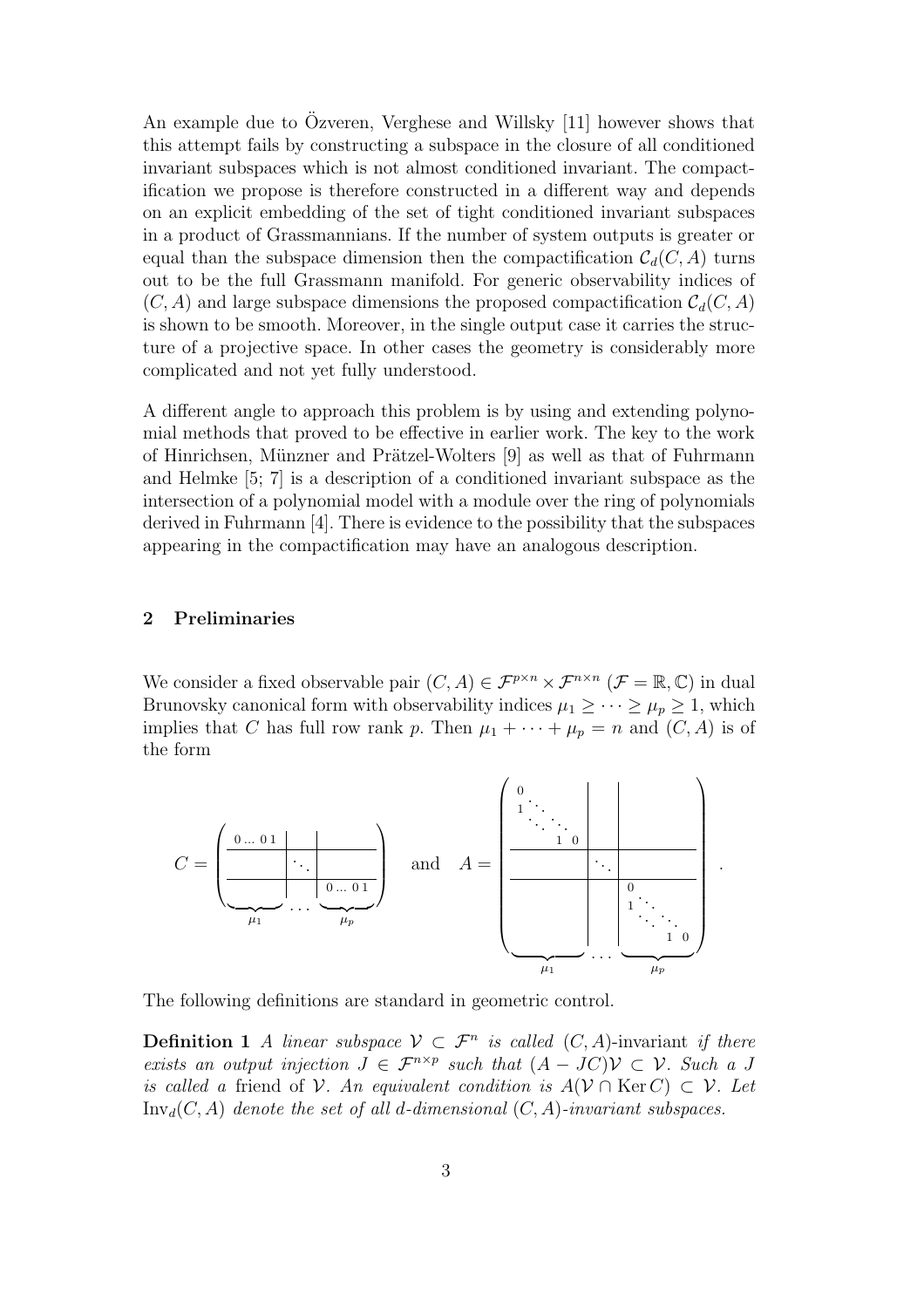A linear subspace  $V \subset \mathcal{F}^n$  is called almost  $(C, A)$ -invariant if for every  $\varepsilon > 0$ there exists  $J \in \mathcal{F}^{n \times p}$  such that  $dist(e^{t(A-JC)}x_0, V) < \varepsilon$  for all  $t \geq 0$  and  $x_0 \in \mathcal{V}$ . Here 'dist' denotes the euclidean distance.

It has been shown by Willems [16; 17; 18] that every d-dimensional almost  $(C, A)$ -invariant subspace is the limit of a sequence of d-dimensional  $(C, A)$ invariant subspaces in the topology of the corresponding Grassmannian. Nevertheless the set of all d-dimensional almost  $(C, A)$ -invariant subspaces is not closed in the Grassmannian as the following example due to  $O$ zveren, Verghese and Willsky [11] shows.

**Example 2** Let  $p = 3, n = 6$  and  $\mu_1 = \mu_2 = \mu_3 = 2$ . Then for every  $\varepsilon > 0$ the 3-dimesional subspace

$$
\mathcal{V}_{\varepsilon} = \mathrm{Im} \left( \begin{smallmatrix} 0 & 0 & 0 \\ 1 & 0 & 0 \\ -\frac{1}{\varepsilon} & 0 & 0 \\ 0 & 1 & 0 \\ 0 & -1 & 0 \\ 0 & 0 & 1 \end{smallmatrix} \right) = \mathrm{Ker} \left( \begin{smallmatrix} 0 & 1 & \varepsilon & 0 & 0 & 0 \\ 1 & 0 & 0 & 0 & 0 & 0 \\ 0 & 0 & 0 & 1 & 1 & 0 \end{smallmatrix} \right)
$$

is  $(C, A)$ -invariant while the 3-dimensional limit subspace

$$
\mathcal{V}_0 = \text{Im} \begin{pmatrix} 0 & 0 & 0 \\ 0 & 0 & 0 \\ 1 & 0 & 0 \\ 0 & 1 & 0 \\ 0 & -1 & 0 \\ 0 & 0 & 1 \end{pmatrix} = \text{Ker} \begin{pmatrix} 0 & 1 & 0 & 0 & 0 \\ 1 & 0 & 0 & 0 & 0 \\ 0 & 0 & 0 & 1 & 1 \\ 0 & 0 & 0 & 1 & 1 \end{pmatrix}
$$

is not almost  $(C, A)$ -invariant.

The following concept is the dual notion to *coasting subspace* introduced by Willems [16; 17]. It plays a crucial role in our approach to compactifying  $\text{Inv}_d(C, A)$ .

**Definition 3** A  $(C, A)$ -invariant subspace V is called tight if  $V + Ker C = \mathcal{F}^n$ .

If a subspace  $V \in Inv_d(C, A)$  is tight, then the dimension of  $V \cap \text{Ker } C$  is  $d-p$ . An immediate consequence is that V can not be tight unless  $d \geq p$ . There is the following characterization of tightness in terms of the restriction indices.

Let  $\mathcal{V} \subset \mathcal{F}^n$  be  $(C, A)$ -invariant, then there exists an output injection J such that  $(A-JC)\mathcal{V} \subset \mathcal{V}$ , i.e.  $\mathcal{V}$  is an invariant subspace of the linear map  $A-JC$ . But then the commutative diagram of linear maps

$$
\begin{array}{ccc}\n\mathcal{F}^n & \xrightarrow{\quad A \quad JC} & \mathcal{F}^n & \xrightarrow{\quad C} & \mathcal{F}^p \\
\updownarrow & & & \updownarrow & & \updownarrow & \\
\mathcal{V} & \xrightarrow{\quad \bar{A} \quad} & \mathcal{V} & \xrightarrow{\quad \bar{C} \quad} & \\
\mathcal{V} & \xrightarrow{\quad \bar{A} \quad} & \mathcal{V} & \xrightarrow{\quad \bar{C} \quad} & \\
\end{array}
$$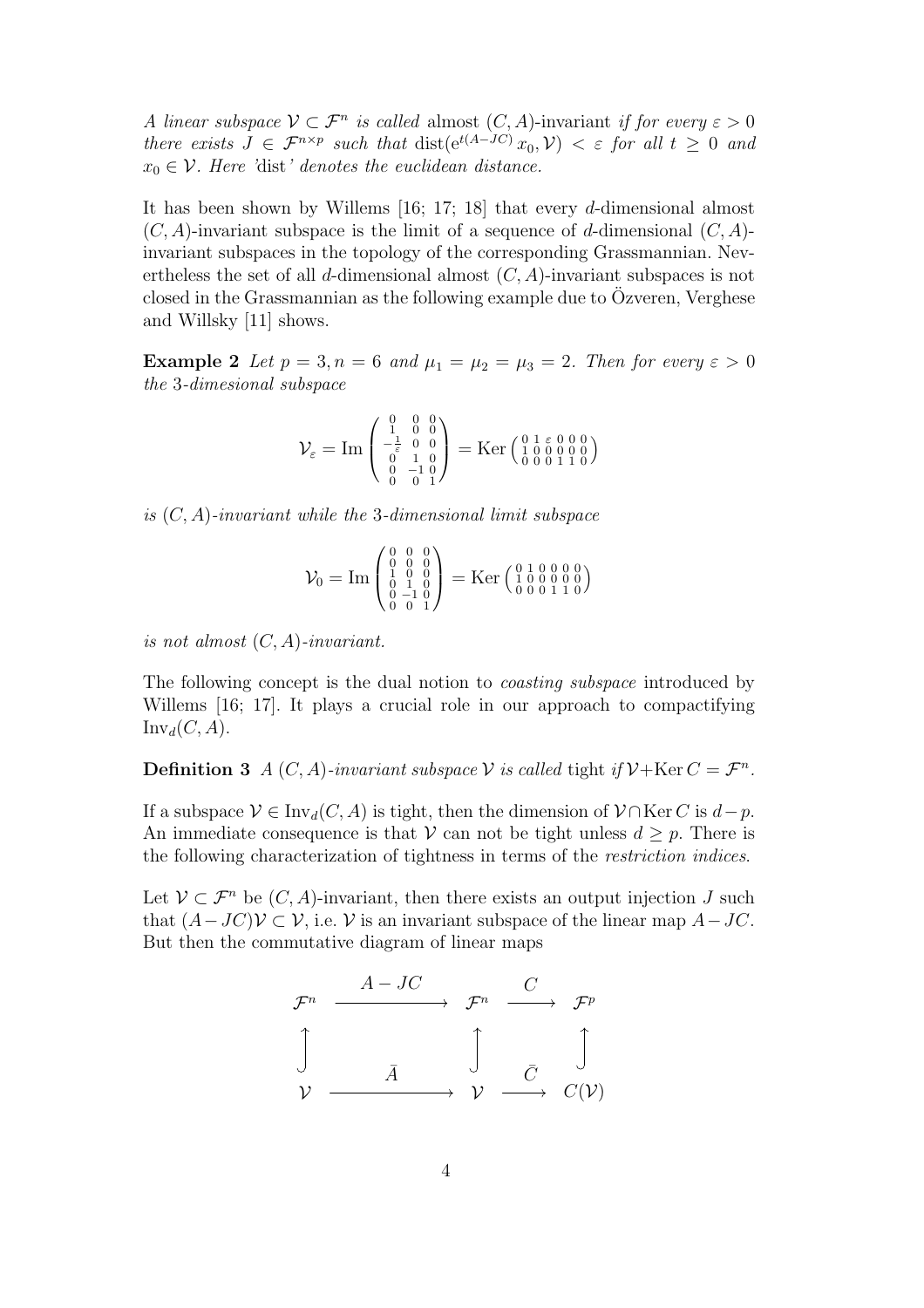defines a restriction  $(\bar{C}, \bar{A})$  of the pair  $(C, A)$  to V. Since  $(C, A)$  is observable, so is  $(\bar{C}, \bar{A})$ . The observability indices of the restriction do not depend on the choice of J. They are called the *restriction indices* of  $(C, A)$  with respect to  $\mathcal V$ . Note that there are at most  $p$  nonzero restriction indices and that their sum equals dim  $\mathcal V$ . They are usually ordered decreasingly. A proof of the following result can be found in Fuhrmann and Helmke [6].

**Proposition 4** A  $(C, A)$ -invariant subspace V is tight if and only if  $rk\bar{C}$  $\dim C(\mathcal{V}) = p$ , i.e. if and only if the smallest restriction index is  $\lambda_p \geq 1$ . In particular, in the single ouput case, i.e. for  $p = 1$ , every  $(C, A)$ -invariant subspace is tight.

### 3 Construction of the compactification

Let  $\mathcal{G}_d(\mathcal{F}^n)$  denote the Grassmann manifold of all d-dimensional subspaces of  $\mathcal{F}^n$ , see e.g. Griffiths and Harris [8]. It is well known that  $\mathcal{G}_d(\mathcal{F}^n)$  is a compact smooth manifold of dimension  $(n - d)d$ . For  $d \leq p$  we show that this compactifies  $\text{Inv}_d(C, A)$ .

**Theorem 5** Let  $d \leq p$ . Then  $\text{Inv}_d(C, A)$  is dense in  $\mathcal{G}_d(\mathcal{F}^n)$ . For  $d = p$ actually the subset of tight  $(C, A)$ -invariant subspaces is dense in  $\mathcal{G}_d(\mathcal{F}^n)$ .

**PROOF.** With respect to the standard basis any subspace in  $\mathcal{G}_d(\mathcal{F}^n)$  is given as the image of a rank d matrix  $X \in \mathcal{F}^{n \times d}$ . Using results from Ferrer, Puerta and Puerta [3, Theorem 3.1 and Proposition 3.4] it follows that the subspaces in Inv<sub>d</sub>(C, A) with restriction indices  $\lambda_1 = \cdots = \lambda_d = 1$  are the images of the matrices

$$
X = \begin{pmatrix} x_{11}^{(1)} & \dots & x_{1d}^{(1)} \\ \vdots & & \vdots \\ x_{11}^{(\mu_1)} & \dots & x_{1d}^{(\mu_1)} \\ \vdots & \vdots & \vdots \\ x_{p1}^{(1)} & \dots & x_{pd}^{(1)} \\ \vdots & & \vdots \\ x_{p1}^{(\mu_p)} & \dots & x_{pd}^{(\mu_p)} \end{pmatrix} \in \mathcal{F}^{n \times d}
$$

for which the rows with numbers  $\mu_1, \mu_1 + \mu_2, \ldots, \mu_1 + \cdots + \mu_p$  form a submatrix of full rank d. The set of these matrices is dense in the set of all rank d matrices in  $\mathcal{F}^{n \times d}$ . Hence already the subset  $\text{Inv}_{\lambda}(C, A)$  of  $\text{Inv}_{d}(C, A)$  formed by all  $(C, A)$ -invariant subspaces with restriction indices  $\lambda_1 = \cdots = \lambda_d = 1$  is dense in  $\mathcal{G}_d(\mathcal{F}^n)$ . If  $d = p$  then  $\lambda_p = 1$  and Proposition 4 implies that  $\text{Inv}_\lambda(C, A)$ consists of all d-dimensional tight  $(C, A)$ -invariant subspaces.  $\Box$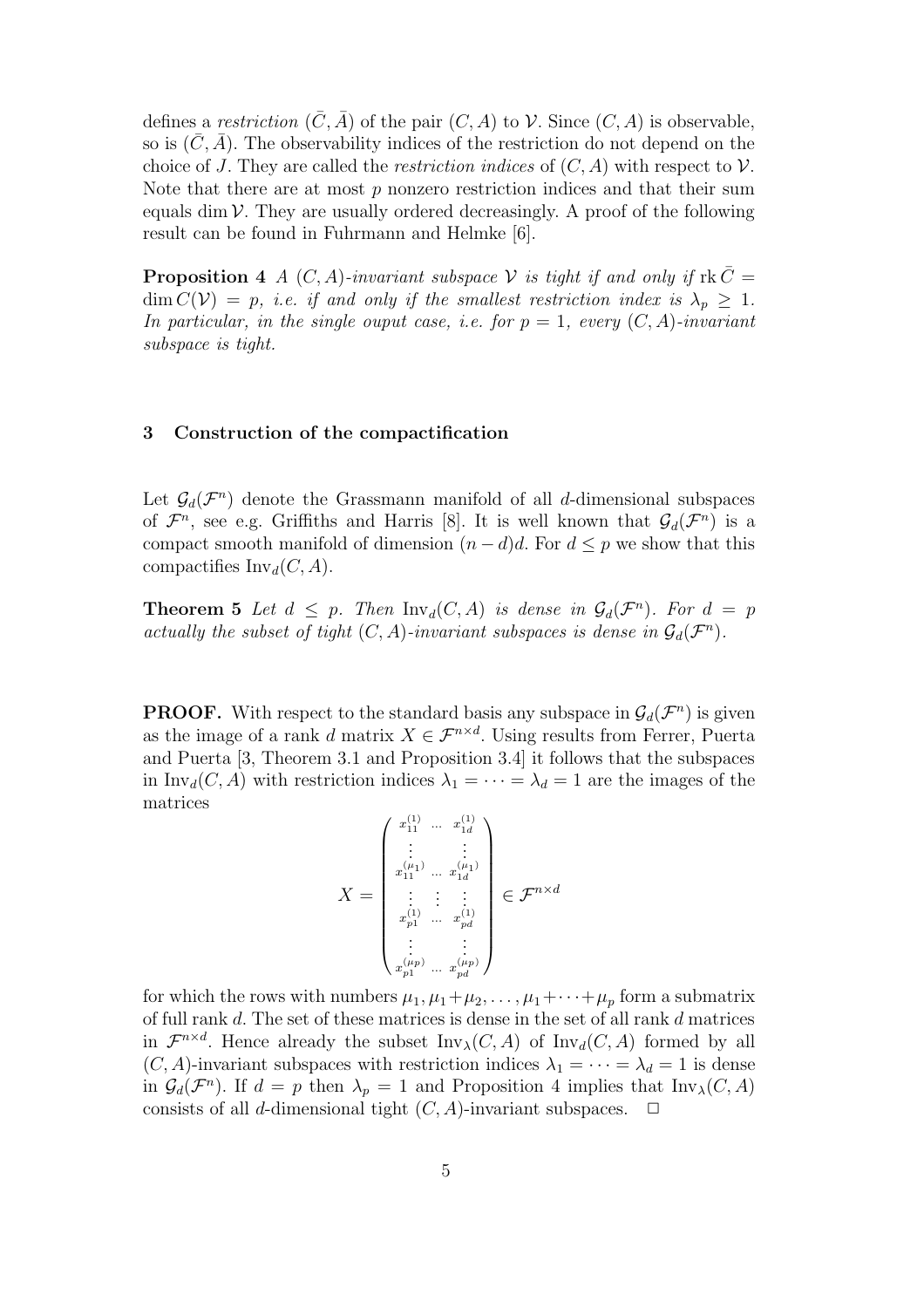For  $d > p$  we use a construction closely related to the (more general) notion of compensator couples, which served as a tool in the construction of low order dynamic output feedback compensators, see Schumacher [14].

**Definition 6** Let  $d \geq p$  and consider the set

$$
\mathcal{S}_d(C, A) := \{(\mathcal{W}, \mathcal{V}) \in \mathcal{G}_{d-p}(\mathcal{F}^n) \times \mathcal{G}_d(\mathcal{F}^n) \, | \, \mathcal{W} \subset \mathcal{V} \cap \text{Ker } C, \, A\mathcal{W} \subset \mathcal{V}\}.
$$

The proposed compactification of  $\text{Inv}_d(C, A)$  is

$$
\mathcal{C}_d(C,A) := \{ \mathcal{V} \in \mathcal{G}_d(\mathcal{F}^n) \mid \exists \mathcal{W} \in \mathcal{G}_{d-p}(\mathcal{F}^n) : (\mathcal{W},\mathcal{V}) \in \mathcal{S}_d(C,A) \}.
$$

For  $V \in Inv_d(C, A)$  we have  $\dim(V \cap \text{Ker } C) \geq d - p$  and  $A(V \cap \text{Ker } C) \subset$ V. Hence choosing any  $(d - p)$ -dimensional subspace W of  $V ∩$  Ker C yields  $(W, V) \in \mathcal{S}_d(C, A)$ . Therefore the projection  $\pi_2(\mathcal{S}_d(C, A)) = \mathcal{C}_d(C, A)$  with

$$
\pi_2: \mathcal{G}_{d-p}(\mathcal{F}^n) \times \mathcal{G}_{d}(\mathcal{F}^n) \longrightarrow \mathcal{G}_{d}(\mathcal{F}^n), \; (\mathcal{W}, \mathcal{V}) \mapsto \mathcal{V}
$$

contains  $\text{Inv}_d(C, A)$ .

For  $d = p$  we get  $\mathcal{S}_d(C, A) = \{0\} \times \mathcal{G}_d(\mathcal{F}^n)$ , hence in this case  $\mathcal{C}_d(C, A)$  is the full Grassmannian  $\mathcal{G}_d(\mathcal{F}^n)$ . According to Theorem 5 this is the right choice.

**Proposition 7**  $S_d(C, A)$  is compact and so is  $C_d(C, A)$ .

PROOF. Consider the compact space

$$
\mathcal{P}_d(\mathcal{F}^n) := \{ P \in \mathcal{F}^{n \times n} \mid P^* = P, \ P^2 = P, \ \text{rk } P = d \}
$$

of rank d hermitian projection operators, which is diffeomorphic to  $\mathcal{G}_d(\mathcal{F}^n)$  via  $P \mapsto \text{Im } P$  and to  $\mathcal{G}_{n-d}(\mathcal{F}^n)$  via  $P \mapsto \text{Ker } P$ . Then the set

$$
\mathcal{P}_d(C, A) := \{ (W, V) \in \mathcal{P}_{d-p}(\mathcal{F}^n) \times \mathcal{P}_{n-d}(\mathcal{F}^n) \mid VW = 0, CW = 0, VAW = 0 \}
$$

is compact being a closed subspace of a compact space, and homeomorphic to  $\mathcal{S}_d(C, A)$  via  $(W, V) \mapsto (\text{Im } W, \text{Ker } V)$ . Since  $\pi_2$  is continuous,  $\mathcal{C}_d(C, A) =$  $\pi_2(\mathcal{S}_d(C, A))$  is compact.  $\Box$ 

An immediate consequence of Proposition 7 is that  $\mathcal{C}_d(C, A)$  contains all ddimensional almost  $(C, A)$ -invariant subspaces.

If we could show that  $\text{Inv}_d(C, A)$  is dense in  $\mathcal{C}_d(C, A)$  then the latter would really be a compactification of  $\text{Inv}_d(C, A)$ . Unfortunately, we can not show this, except in special cases given below. Other properties of interest of the spaces  $\mathcal{C}_d(C, A)$  or  $\mathcal{S}_d(C, A)$  are smoothness, connectivity or refined geometric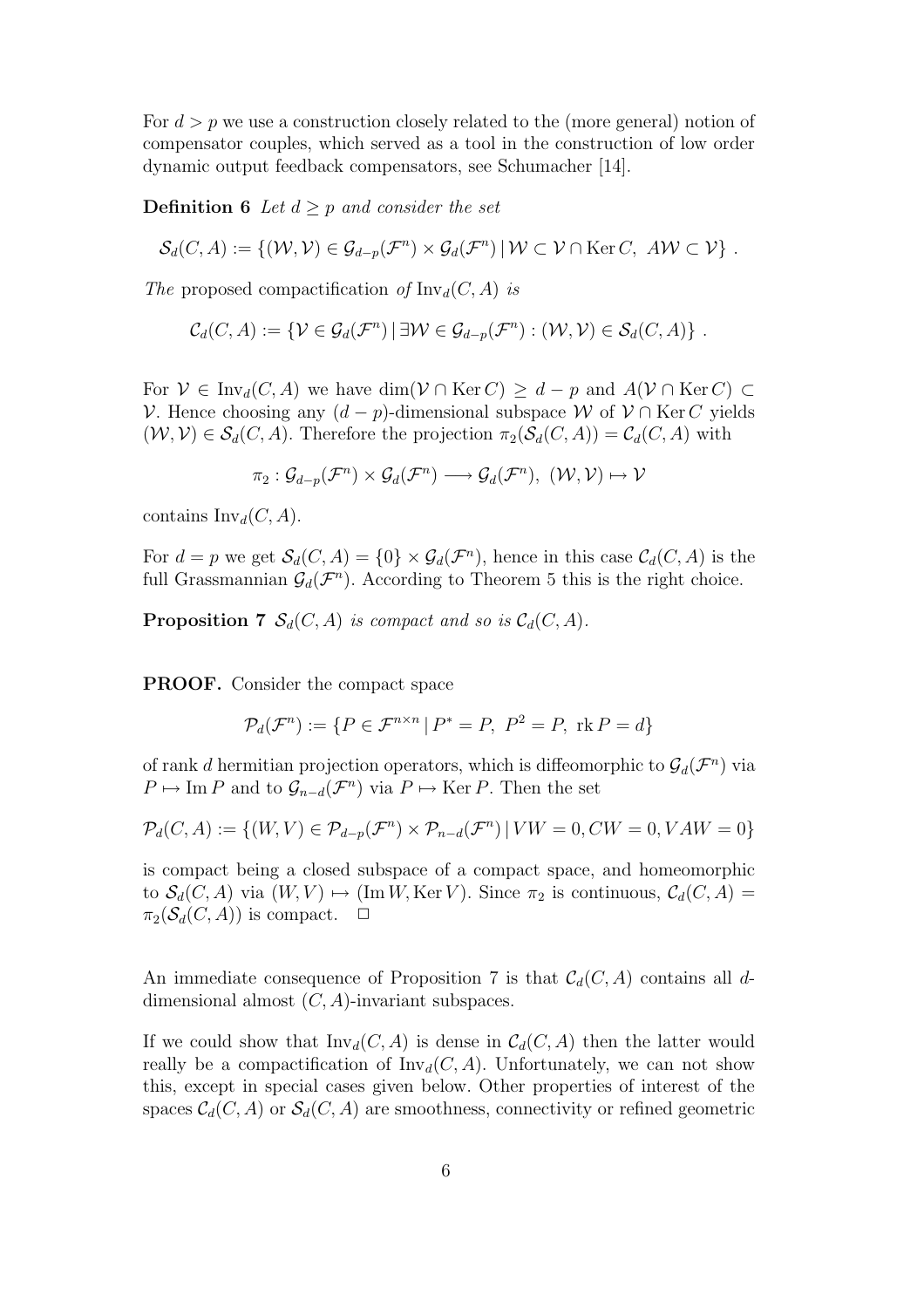information. We proceed by showing that generically  $\mathcal{S}_d(C, A)$  is a smooth manifold of dimension  $(n - d)p$  (which we already know for  $d = p$ ). We need the following lemma on Sylvester equations.

**Lemma 8** Let  $(C, A)$  be in dual Brunovsky canonical form. The solutions  $X \in \mathcal{F}^{n \times n}$  and  $Y \in \mathcal{F}^{n \times p}$  of

$$
AX - XA = YC \tag{S}
$$

are given by  $X = (X_{ij})_{i,j=1}^p$ ,  $X_{ij} \in \mathcal{F}^{\mu_i \times \mu_j}$ , and  $Y = (Y_{ij})_{i,j=1}^p$ ,  $Y_{ij} \in \mathcal{F}^{\mu_i \times 1}$ , where

$$
\bullet X_{ij} = \begin{pmatrix} x_{ij}^{(1)} & 0 & \dots & \dots & \dots & 0 \\ x_{ij}^{(2)} & x_{ij}^{(1)} & 0 & \dots & \dots & 0 \\ \vdots & \vdots & \ddots & \vdots & \vdots & \vdots \\ x_{ij}^{(\mu_i)} & \dots & x_{ij}^{(2)} & x_{ij}^{(1)} & 0 & \dots & 0 \\ \vdots & \vdots & \vdots & \vdots & \vdots & \vdots & \vdots \\ y_{ij}^{(0)} & \dots & \dots & \dots & \vdots & \vdots \\ y_{ij}^{(0)} & \dots & \dots & \dots & \vdots & \vdots \\ y_{ij}^{(0)} & \dots & \dots & \dots & \dots & \vdots \\ x_{ij}^{(1)} & y_{ij}^{(0)} & y_{ij}^{(\mu_i - \mu_j - 1)} & \dots & \vdots \\ \vdots & \vdots & \vdots & \vdots & \vdots & \vdots \\ x_{ij}^{(1)} & \dots & \dots & \dots & \dots & \vdots \\ x_{ij}^{(\mu_j - 1)} & \dots & \dots & \dots & \vdots & \vdots \\ x_{ij}^{(\mu_j - 1)} & \dots & \dots & \dots & \dots & \vdots \\ x_{ij}^{(\mu_j - 1)} & \dots & \dots & \dots & \dots & \vdots \\ x_{ij}^{(\mu_j - 1)} & \dots & \dots & \dots & \dots & \vdots \\ x_{ij}^{(\mu_j - 1)} & \dots & \dots & \dots & \dots & \vdots \\ x_{ij}^{(\mu_j - 1)} & \dots & \dots & \dots & \dots & \vdots \\ x_{ij}^{(\mu_j - 1)} & \dots & \dots & \dots & \dots & \vdots \\ x_{ij}^{(\mu_j - 1)} & \dots & \dots & \dots & \dots & \vdots \\ x_{ij}^{(\mu_j - 1)} & \dots & \dots & \dots & \dots & \vdots \\ x_{ij}^{(\mu_j - 1)} & \dots & \dots & \dots & \dots & \vdots \\ x_{ij}^{(\mu_j - 1)} & \dots & \dots & \dots & \dots & \vdots \\ x_{ij}^{(\mu_j - 1)} & \dots & \dots & \dots & \dots & \vdots \\ x_{ij}^{(\mu_j - 1)} & \dots & \dots & \dots & \dots & \vdots \\ x_{ij}^{(\mu_j - 1)} & \dots & \dots & \dots & \dots & \vdots \\ x_{ij}^{(\mu_j - 1)} & \dots & \dots & \dots & \vdots &
$$

The solutions X, Y of equation (S) with  $CX = 0$  and  $CY = 0$  are given by

• 
$$
X_{ij} = 0
$$
,  $Y_{ij} = 0$  if  $\mu_i \le \mu_j + 1$  and  
\n
$$
\begin{pmatrix}\ny_{ij}^{(\mu_i - \mu_j - 1)} & 0 & \dots & 0 \\
\vdots & y_{ij}^{(\mu_i - \mu_j - 1)} & \ddots & \vdots \\
y_{ij}^{(1)} & \vdots & \ddots & 0 \\
0 & y_{ij}^{(1)} & y_{ij}^{(\mu_i - \mu_j - 1)}\n\end{pmatrix}, Y_{ij} = \begin{pmatrix}\n0 \\
\vdots \\
y_{ij}^{(\mu_i - \mu_j - 1)} \\
\vdots \\
y_{ij}^{(1)}\n\end{pmatrix}
$$
 if  $\mu_i > \mu_j + 1$ .  
\n
$$
\begin{pmatrix}\n0 \\
\vdots \\
0 \\
\vdots \\
0\n\end{pmatrix}
$$

PROOF. It is well known that the dimension of the kernel of the linear map  $X \mapsto AX - XA$  is  $\sum_{i,j=1}^p \min\{\mu_i, \mu_j\}$  (see e.g. Horn and Johnson [10, Corollary 4.4.15]). Since the stated  $X$  and  $Y$  fullfill equation (S) and the number of free parameters in  $X$  is equal to that dimension, it remains to show that if equation  $(S)$  has a solution then Y is of the stated form.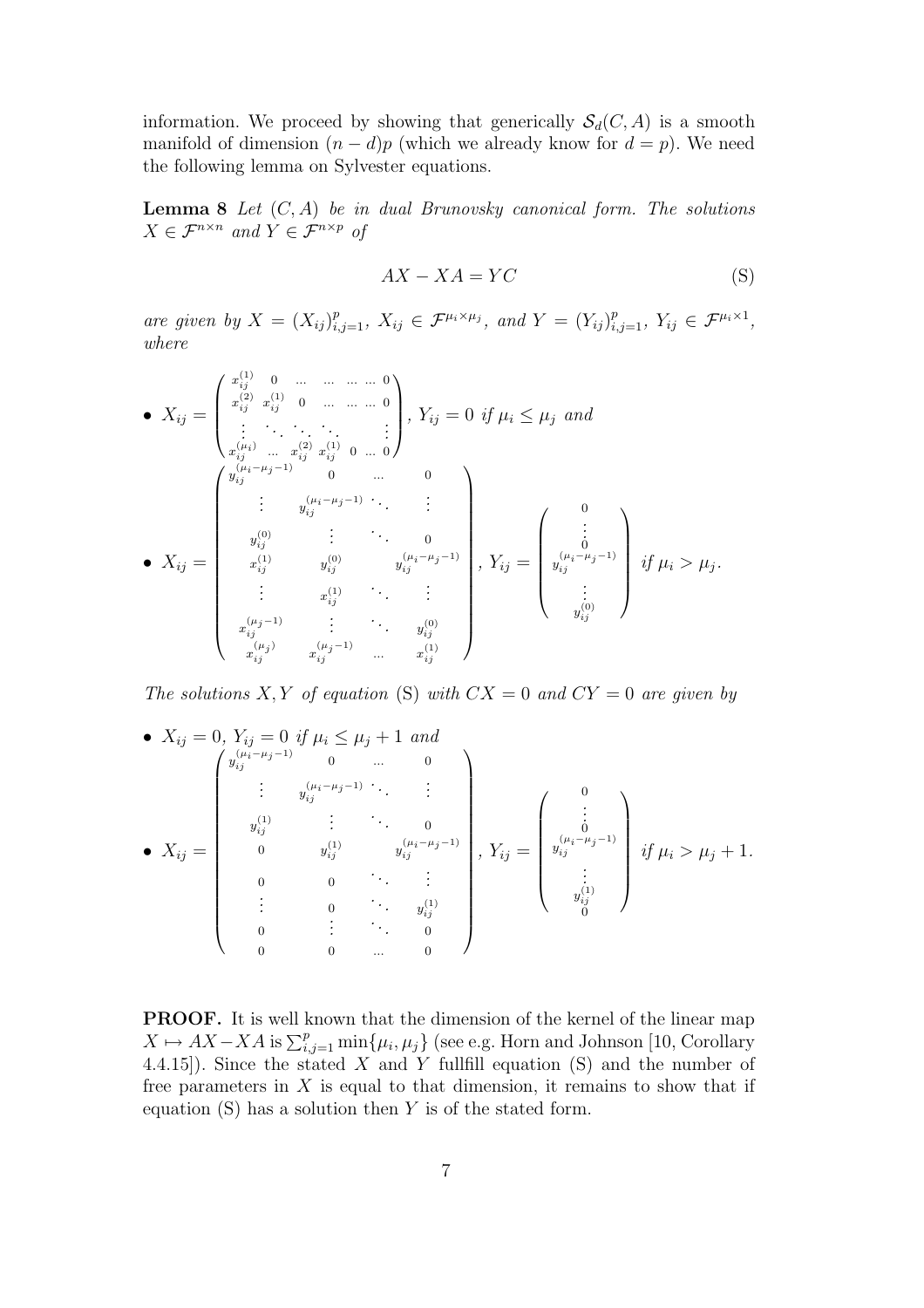Let *i*, *j* be fixed and let  $X_{ij} = (x_{ij}^{(kl)})$ , where  $k = 1, \ldots, \mu_i$  and  $l = 1, \ldots, \mu_j$ . Let  $Y_{ij} = (y_{ij}^{(k)})$ , where the row numbering  $k = 0, \ldots, \mu_i - 1$  runs from bottom to top. Multiplying X from the left by A moves every row of  $X_{ij}$  down by one, dropping out the last row and filling in a zero row on top. Multiplying  $X$  from the right by A moves every column of  $X_{ij}$  to the left by one, dropping out the left most column and filling in a zero column on the right. On the other hand all columns of  $(YC)_{ii}$  are zero except for the right most column which is equal to  $Y_{ij}$ . Hence  $AX - XA = YC$  implies (reading the first row of the *ij*-block)  $x_{ij}^{(12)} = \cdots = x_{ij}^{(1\mu_j)} = 0$  and  $y_{ij}^{(\mu_i - 1)} = 0$ . Assume that  $1 \leq k < \min\{\mu_j, \mu_i\}$ and  $x_{ij}^{(k[k+1])} = \cdots = x_{ij}^{(k\mu_j)} = 0$ . Then  $AX - XA = YC$  implies (reading the  $(k + 1)$ th row of the *ij*-block)  $-x_{ij}^{([k+1][k+2])} = \cdots = -x_{ij}^{([k+1]\mu_j)} = 0$  and  $y_{ij}^{(\mu_i - k - 1)} = 0$ . By induction we have  $y_{ij}^{(\mu_i - 1)} = \cdots = y_{ij}^{(\mu_i - \min\{\mu_j, \mu_i\})} = 0$  and Y is of the stated form.

The second statement of the lemma follows immediately from the special forms of C, X and Y.  $\Box$ 

Now we are in the position to prove the smoothness of  $\mathcal{S}_d(C, A)$ , at least in the generic case  $\mu_1 = \cdots = \mu_{\nu} = k + 1$  and  $\mu_{\nu+1} = \cdots = \mu_p = k$ , where  $n = kp+\nu$  (cf. Wonham [20, Corollary 5.4]). Note that this includes the single output case  $(p = 1)$ .

**Theorem 9** Let  $\max\{|\mu_i - \mu_j| : 1 \leq i, j \leq p\} \leq 1$  then  $\mathcal{S}_d(C, A)$  is a smooth submanifold of  $\mathcal{G}_{d-p}(\mathcal{F}^n) \times \mathcal{G}_d(\mathcal{F}^n)$  of dimension  $(n-d)p$ . In particular, in the single output case  $\mathcal{S}_d(C, A)$  is a smooth submanifold of  $\mathcal{G}_{d-1}(\mathcal{F}^n) \times \mathcal{G}_d(\mathcal{F}^n)$  of dimension  $(n - d)$ .

**PROOF.** For  $k \leq n$  let  $V_k(\mathcal{F}^n) := \{X \in \mathcal{F}^{n \times k} \mid \text{rk } X = k\}$  and  $V_k^{\top}(\mathcal{F}^n) :=$  ${X \in \mathcal{F}^{k \times n} \mid \text{rk } X = k}$  denote the Stiefel manifolds of rank k matrices. Consider the set of matrices

$$
\mathcal{M}_d(C, A) := \{ (W, V) \in V_{d-p}(\mathcal{F}^n) \times V_{n-d}^\top(\mathcal{F}^n) | VW = 0, CW = 0, VAW = 0 \}
$$

and the map

$$
f: V_{d-p}(\mathcal{F}^n) \times V_{n-d}^\top(\mathcal{F}^n) \longrightarrow \mathcal{F}^{(n-d)\times(d-p)} \times \mathcal{F}^{p\times(d-p)} \times \mathcal{F}^{(n-d)\times(d-p)},
$$
  
(W, V) \mapsto (VW, CW, VAW).

We will show that the derivative  $Df(W, V)$ 

$$
(\dot{W}, \dot{V}) \mapsto (\dot{V}W + V\dot{W}, C\dot{W}, \dot{V}AW + VAW)
$$

of f at a point  $(W, V) \in \mathcal{M}_d(C, A)$  is surjective, hence  $\mathcal{M}_d(C, A) = f^{-1}(0, 0, 0)$ is a smooth submanifold of  $V_{d-p}(\mathcal{F}^n) \times V_{n-d}^{\top}(\mathcal{F}^n)$ .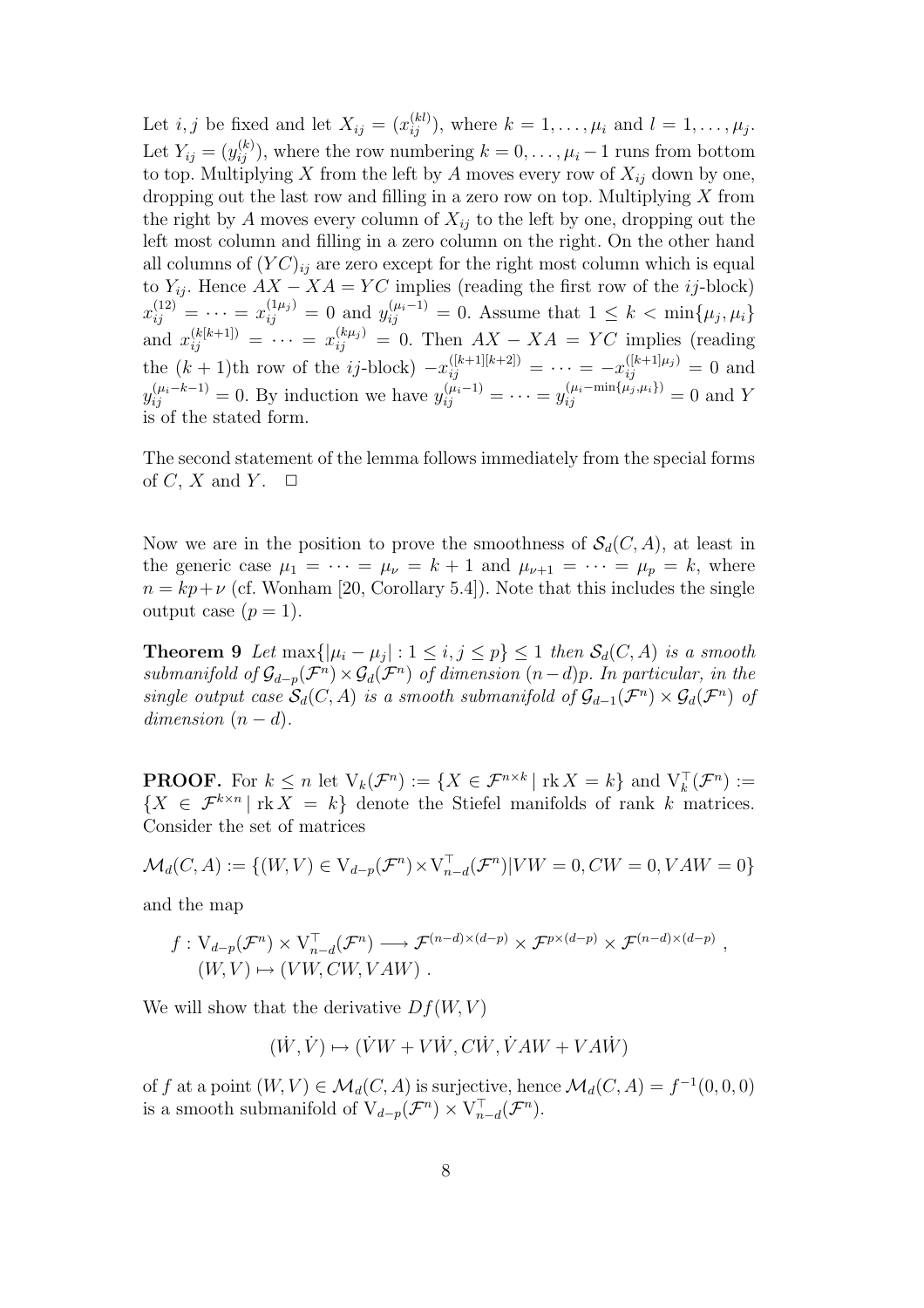Let  $(W, V) \in \mathcal{M}_d(C, A)$  and let  $(Z_1, Z_2, Z_3) \in T_{f(W, V)}(\mathcal{F}^{[(n-d)+p+(n-d)] \times (d-p)})$ be orthogonal to the image of  $Df(W, V)$ . Then

$$
\text{tr}\left[Z_1^*(\dot{V}W + V\dot{W}) + Z_2^*C\dot{W} + Z_3^*(\dot{V}AW + VA\dot{W})\right] = 0
$$

for all  $(\dot{W}, \dot{V}) \in T_{(W,V)}(\mathcal{V}_{d-p}(\mathcal{F}^n) \times \mathcal{V}_{n-d}^{\top}(\mathcal{F}^n)) \simeq \mathcal{F}^{n \times (d-p)} \times \mathcal{F}^{(n-d) \times n}$ . It follows

$$
Z_1^*V + Z_2^*C + Z_3^*VA = 0 \text{ and}
$$
  

$$
WZ_1^* + AWZ_3^* = 0.
$$

Multiplying the first equation by  $W$  from the left and the second one by  $V$ from the right and setting  $Y_1 := WZ_1^*V$ ,  $Y_2 := WZ_2^*$  and  $Y_3 := WZ_3^*V$  we have

$$
Y_1 + Y_2C + Y_3A = 0 \text{ and}
$$
  

$$
Y_1 + AY_3 = 0.
$$

Plugging the second equation into the first yields the Sylvester equation  $AY_3 Y_3A = Y_2C$ . Since  $(W, V) \in \mathcal{M}_d(C, A)$  it is  $CW = 0$  hence  $CY_2 = 0$  and  $CY_3 = 0$ . By Lemma 8 we get  $Y_2 = 0$  and  $Y_3 = 0$  hence also  $Y_1 = 0$ . Since W and V have full column rank and row rank, respectively, this implies  $Z_1^* = 0$ ,  $Z_2^* = 0$  and  $Z_3^* = 0$ . It follows that  $Df(W, V)$  is surjective.

We calculate

$$
\dim \mathcal{M}_d(C, A) = \dim V_{d-p}(\mathcal{F}^n) + \dim V_{n-d}^{\top}(\mathcal{F}^n) - \text{rk } Df|_{\mathcal{M}_d(C, A)}
$$
  
=  $(d-p)n + (n-d)n - [(n-d) + p + (n-d)](d-p)$   
=  $(d-p)(2d-n-p) + (n-d)n$ .

Now consider the similarity action

$$
\sigma: ((S, T), (W, V)) \mapsto (WS, TV)
$$

of  $\mathrm{Gl}_{d-p}(\mathcal{F}^n) \times \mathrm{Gl}_{n-d}(\mathcal{F}^n)$  on  $\mathrm{V}_{d-p}(\mathcal{F}^n) \times \mathrm{V}_{n-d}^{\top}(\mathcal{F}^n)$ . It yields a diffeomorphism  $\bar{\sigma}$  of the orbit space  $V_{d-p}(\mathcal{F}^n) \times V_{n-d}^{\top}(\mathcal{F}^n)/\mathrm{Gl}_{d-p}(\mathcal{F}^n) \times \mathrm{Gl}_{n-d}(\mathcal{F}^n)$ onto the product of Grassmannians  $\mathcal{G}_{d-p}(\mathcal{F}^n) \times \mathcal{G}_d(\mathcal{F}^n)$  given by  $\bar{\sigma}(W, V) =$  $(\text{Im }W, \text{Ker }V)$ . Apparently our manifold  $\mathcal{M}_d(C, A)$  is invariant under  $\sigma$  and  $\bar{\sigma}$  maps  $\mathcal{M}_d(C, A)/\mathrm{Gl}_{d-p}(\mathcal{F}^n) \times \mathrm{Gl}_{n-d}(\mathcal{F}^n)$  diffeomorphically onto  $\mathcal{S}_d(C, A)$ . Hence the later is a smooth submanifold of  $\mathcal{G}_{d-p}(\mathcal{F}^n) \times \mathcal{G}_d(\mathcal{F}^n)$  of dimension

$$
\dim \mathcal{S}_d(C, A) = \dim \mathcal{M}_d(C, A) - (\dim \mathrm{Gl}_{d-p}(\mathcal{F}^n) + \dim \mathrm{Gl}_{n-d}(\mathcal{F}^n))
$$
  
=  $(d - p)(2d - n - p) + (n - d)n - (d - p)^2 - (n - d)^2$   
=  $(d - p)(d - n) + (n - d)d$   
=  $(n - d)p$ ,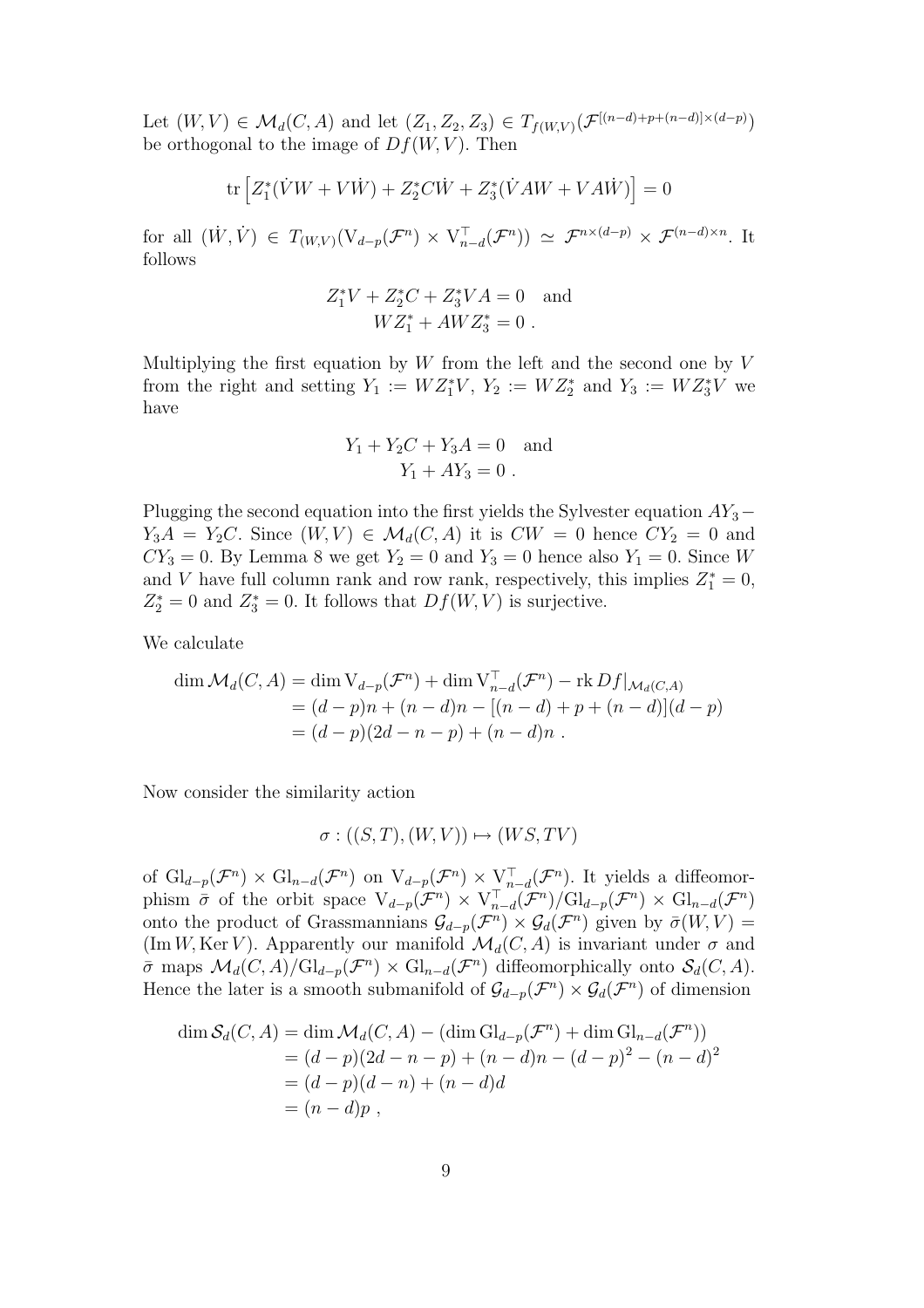which completes the proof.  $\Box$ 

The next example shows that the method we used in the last proof does not work in general. Of course, this does not disprove smoothness.

**Example 10** Let  $p = 2$ ,  $n = 5$  and  $\mu_1 = 4$ ,  $\mu_2 = 1$ . Let  $d = 1$ . Consider

$$
W_1 = \begin{pmatrix} 0 & 0 \\ 1 & 0 \\ 0 & 1 \\ 0 & 0 \end{pmatrix} \quad and \quad V_1 = (1 \ 0 \ 0 \ 0 \ 0) .
$$

It is  $(W_1, V_1) \in \mathcal{M}_d(C, A)$  and  $Z_1^*V_1 + Z_2^*C + Z_3^*V_1A = 0$  implies  $Z_1^* = 0$ and  $Z_2^* = 0$ . Hence  $W_1 Z_1^* + AW_1 Z_3^* = 0$  implies  $Z_3^* = 0$  and  $Df(W_1, V_1)$  is surjective. Now consider

$$
W_2 = \begin{pmatrix} 1 & 0 \\ 0 & 1 \\ 0 & 0 \\ 0 & 0 \\ 0 & 0 \end{pmatrix} \quad and \quad V_2 = (0 \ 0 \ 0 \ 0 \ 1) .
$$

Again it is  $(W_2, V_2) \in \mathcal{M}_d(C, A)$  but choosing

$$
Z_1^* = \left( \begin{smallmatrix} 0 \\ 1 \end{smallmatrix} \right) \ , \quad Z_2^* = \left( \begin{smallmatrix} 0 & 0 \\ 0 & -1 \end{smallmatrix} \right) \quad and \quad Z_3^* = \left( \begin{smallmatrix} -1 \\ 0 \end{smallmatrix} \right)
$$

yields  $Z_1^*V_2 + Z_2^*C + Z_3^*V_2A = 0$  and  $W_2Z_1^* + AW_2Z_3^* = 0$ , hence  $Df(W_2, V_2)$ is not surjective.

In the single output case we can show that  $\text{Inv}_d(C, A)$  is dense in  $\mathcal{C}_d(C, A)$ . In fact, we have the following result.

**Theorem 11** If  $p = 1$  then the set  $C_d(C, A)$  is equal to the set of all ddimensional almost  $(C, A)$ -invariant subspaces. It has the structure of the projective space  $\mathbb{P}^{n-d}$  with the 'big'  $(n-d)$ -dimensional Bruhat cell (which is dense in  $\mathbb{P}^{n-d}$  formed by  $\text{Inv}_d(C, A)$ .

**PROOF.** Consider  $(W, V) \in S_d(C, A)$ . Choose a basis of W in column echelon form and extend it (by adding one more vector) to a basis of  $V$ . Since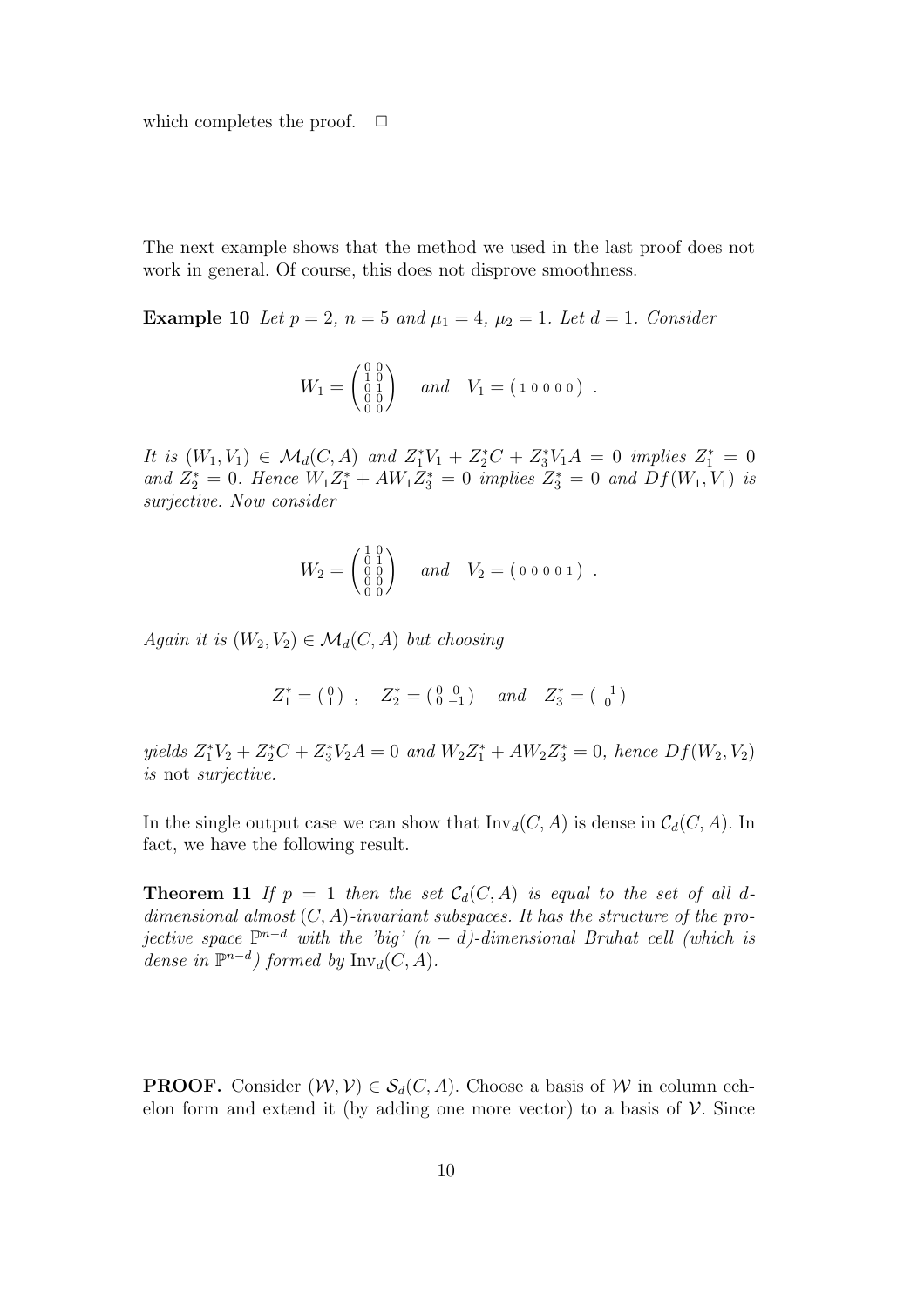$W \subset \text{Ker } C$ , the basis we get has the following form:

$$
\mathcal{V} = \mathrm{Im} \left\{ \begin{array}{c} x_1 * * ... * * * \\ \vdots & \vdots & \vdots & \vdots \\ x_j * * ... * * * * \\ 1 & 0 & 0 & ... & 0 & * \\ 0 & * * ... * * * * \\ \vdots & \vdots & \vdots & \vdots & \vdots \\ 0 & * * ... * * * * \\ 0 & 1 & 0 & ... & 0 & * \\ 0 & 1 & 0 & ... & 0 & * \\ \vdots & \vdots & \vdots & \vdots & \vdots & \vdots \\ 0 & 0 & 0 & ... & 0 & * \\ 0 & 0 & 0 & ... & 0 & * \\ 0 & 0 & 0 & ... & 0 & * \\ \vdots & \vdots & \vdots & \vdots & \vdots & \vdots \\ 0 & 0 & 0 & ... & 0 & * \\ \vdots & \vdots & \vdots & \vdots & \vdots & \vdots \\ 0 & 0 & 0 & ... & 0 & * \\ \end{array} \right\},
$$

where at least one of the entries in the last block of the last column (below the 1 in the last but one column) is nonzero, since otherwise the last but one column is not mapped into V by A, a contradiction to  $A \mathcal{W} \subset \mathcal{V}$ . But then  $AW \subset V$  implies that the first column is mapped not only into V but into  $W$  by A, since, due to the nonzero entry we just mentioned, this column can not show up in a basis representation of the A-image of the first column. But then we can replace the second basis vector of  $W$  by the A-image of the first. Iterating this argument we end up with a basis of the form

$$
\mathcal{V} = \text{Im} \begin{pmatrix} x_1 & 0 & \dots & 0 & * \\ \vdots & x_1 & \ddots & \vdots & \vdots \\ x_j & \vdots & \ddots & 0 & * \\ 1 & x_{j-1} & x_1 & * \\ \vdots & \vdots & \ddots & \vdots & \vdots \\ 0 & 0 & \ddots & x_{j-1} & * \\ \vdots & \vdots & \ddots & 1 & * \\ 0 & 0 & \dots & 0 & * \\ \vdots & \vdots & \vdots & \vdots & \vdots \\ 0 & 0 & \dots & 0 & * \end{pmatrix}.
$$

But then  $A\mathcal{W} \subset \mathcal{V}$  implies that the last column is the A-image of the last but one column, i.e. has the same entries but shifted down by one. From the format of our basis matrix it follows  $j \leq n - d$ . Since the columns of every matrix of the described form span a pair  $(W, V) \in S_d(C, A)$ , it follows that  $\mathcal{C}_d(C, A)$  has the structure of  $\mathbb{P}^{n-d}$ . It remains to show that  $j = n-d$  yields a  $(C, A)$ -invariant subspace, while  $j < n-d$  yields an almost  $(C, A)$ -invariant subspace which is *not*  $(C, A)$ -invariant.

If  $j = n-d$  then the 1 in the last column is in the last row, i.e.  $\mathcal{W} = \mathcal{V} \cap \text{Ker } C$  is spanned by all but the last column, and  $A \mathcal{W} \subset \mathcal{V}$  implies  $A(\mathcal{V} \cap \text{Ker } C) \subset \mathcal{V}$ , i.e. V is  $(C, A)$ -invariant. If  $j < n - d$  then the whole last row is zero, i.e.  $\mathcal{V} \cap \text{Ker } C = \mathcal{V}$  and  $A(\mathcal{V} \cap \text{Ker } C) \not\subset \mathcal{V}$ . Hence  $\mathcal{V}$  is not  $(C, A)$ -invariant. On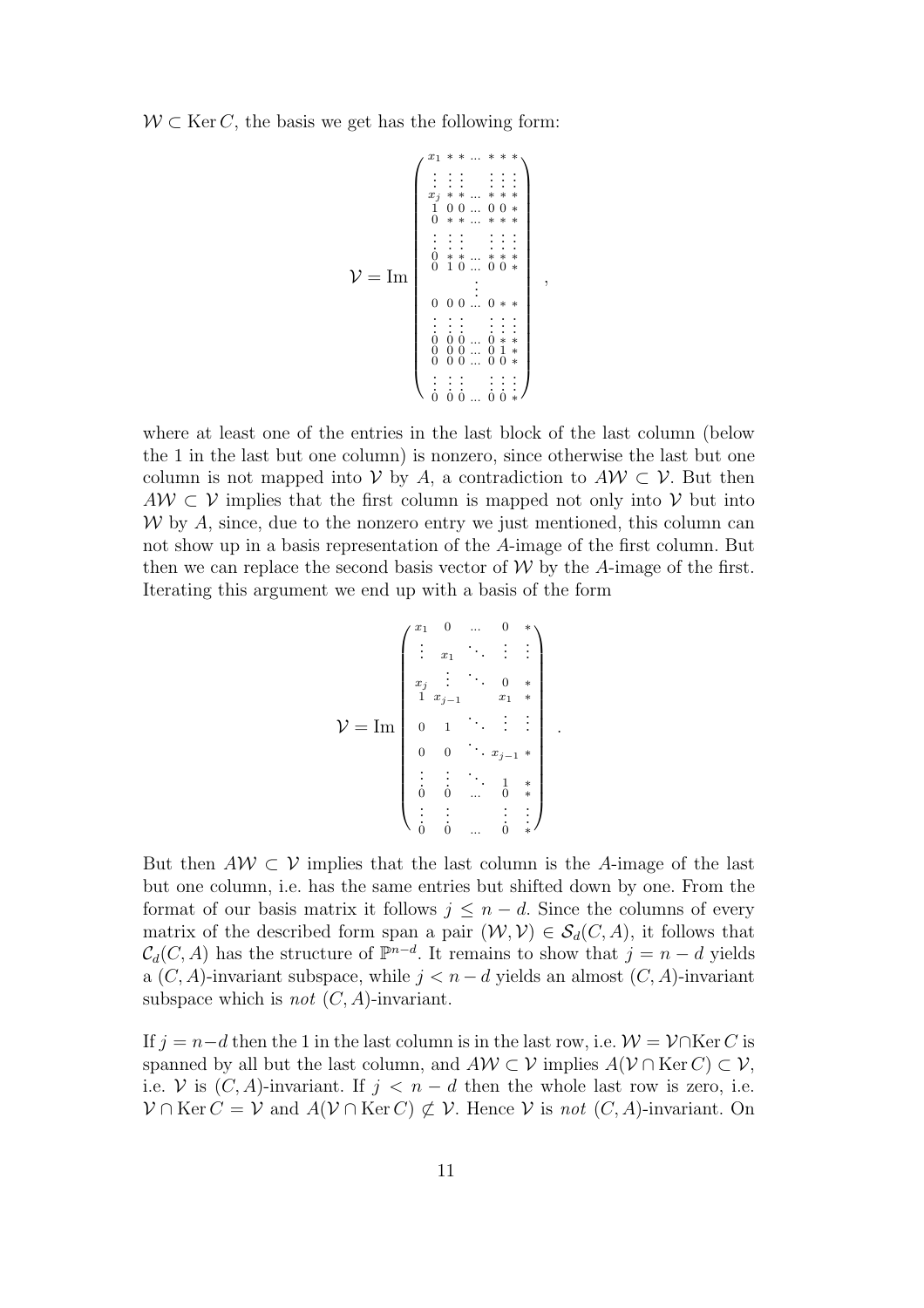the other hand we can write

$$
\mathcal{V} = \text{Ker}\left(\frac{R_n(A_1,b_1)}{R_n(N,b_2)}\right) = \text{Ker}\left(\frac{b_1}{N^{n-1}b_2} \frac{A_1b_1}{N^{n-2}b_2} \dots \frac{A_1^{n-1}b_1}{b_2}\right) ,
$$

where

$$
A_1 = \begin{pmatrix} 0 & -x_1 \\ 1 & 0 & -x_2 \\ \ddots & \ddots & \vdots \\ 1 & -x_j \end{pmatrix} \,, \quad b_1 = \begin{pmatrix} 1 \\ 0 \\ \vdots \\ 0 \end{pmatrix} \,, \quad N = \begin{pmatrix} 0 & 1 \\ \ddots & \ddots \\ 0 & 0 \end{pmatrix} \quad \text{and} \quad b_2 = \begin{pmatrix} 0 \\ \vdots \\ 0 \\ 1 \end{pmatrix}
$$

with  $b_2 \in \mathcal{F}^{n-d-j}$ . Since  $(A_1, b_1)$  and  $(N, b_2)$  are both reachable and N is nilpotent it follows that  $V$  is almost  $(C, A)$ -invariant (cf. Trumpf [15, Proposition 5.13]).  $\Box$ 

#### References

- [1] G. Basile and G. Marro. Controlled and conditioned invariant subspaces in linear system theory. J. Optimiz. Th. Applic.,  $3(5):305-315$ , 1969.
- [2] C.I. Byrnes. Pole assignment by output feedback. In H. Nijmeijer and J.M. Schumacher, editors, Three decades of mathematical system theory. A collection of surveys at the occasion of the 50th birthday of Jan C. Willems, Lecture Notes in Control and Information Sciences, 135:31–78, 1989.
- [3] J. Ferrer, F. Puerta and X. Puerta. Differentiable structure of the set of controllable  $(A, B)^t$ -invariant subspaces. Linear Algebra and its Applications, 275–276:161–177, 1998.
- [4] P.A. Fuhrmann. Duality in polynomial models with some applications to geometric control theory. IEEE Transactions on Automatic Control, AC-26:284–295, 1981.
- [5] P.A. Fuhrmann and U. Helmke. A homeomorphism between observable pairs and conditioned invariant subspaces. Systems and Control Letters, 30:217–223, 1997.
- [6] P.A. Fuhrmann and U. Helmke. On the parametrization of conditioned invariant subspaces. In F. Colonius, U. Helmke, D. Prätzel-Wolters, and F. Wirth, editors, Advances in mathematical systems theory. A volume in honor of Diederich Hinrichsen on the occasion of his 60th birthday, Systems and Control: Foundations and Applications. Birkhäuser, Boston, 2000.
- [7] P.A. Fuhrmann and U. Helmke. On the parametrization of conditioned invariant subspaces and observer theory. Linear Algebra and its Applications, 332–334:265–353, 2001.
- [8] P. Griffiths and J. Harris. Principles of Algebraic Geometry. Wiley-Interscience, 1978.